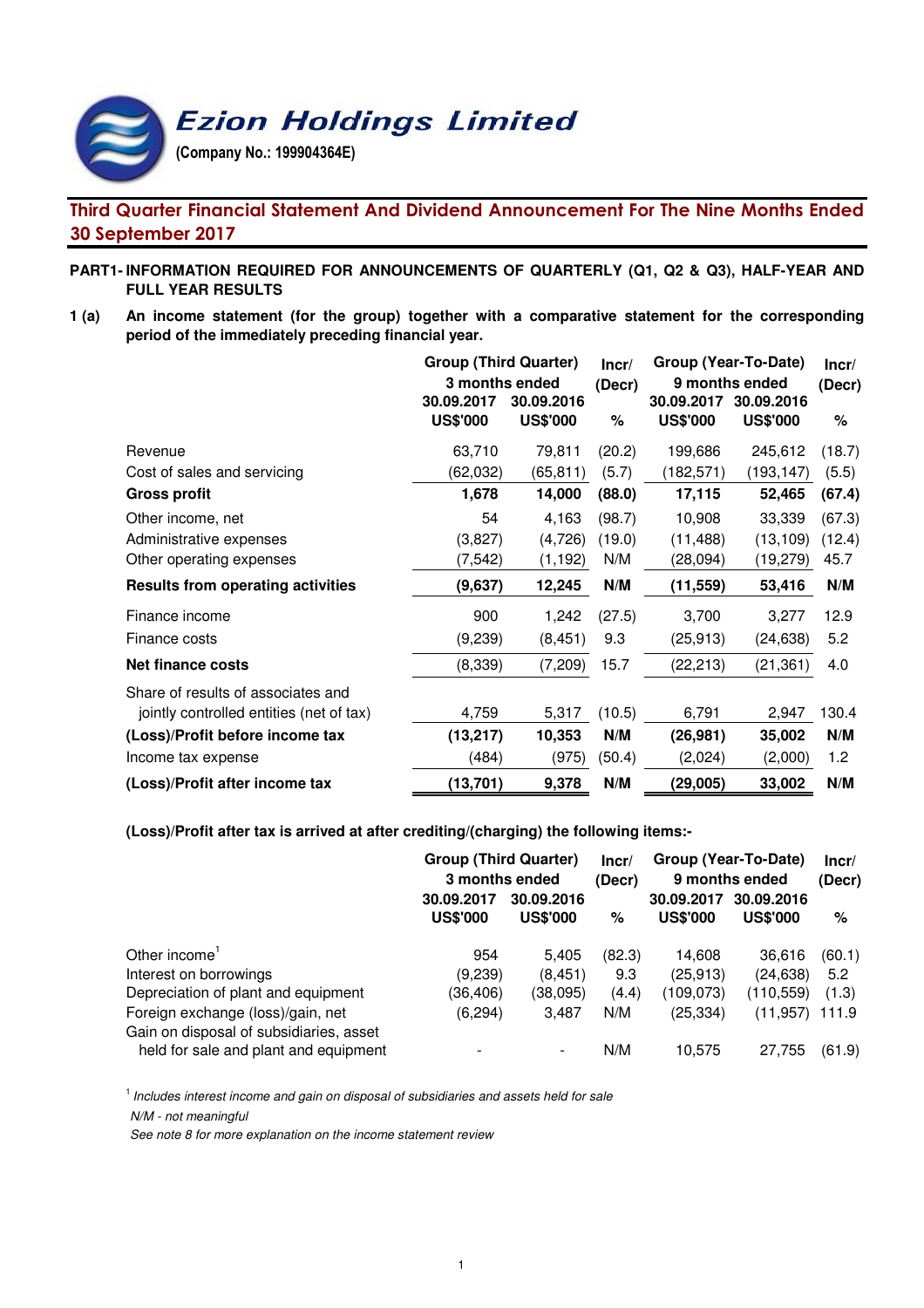**1(b)(i) Statement of financial position (for the issuer and group), together with a comparative statement as at the end of the immediately preceding financial year.**

|                                                                   | Group                         |                               | Company                       |                               |
|-------------------------------------------------------------------|-------------------------------|-------------------------------|-------------------------------|-------------------------------|
|                                                                   | 30.09.2017<br><b>US\$'000</b> | 31.12.2016<br><b>US\$'000</b> | 30.09.2017<br><b>US\$'000</b> | 31.12.2016<br><b>US\$'000</b> |
| <b>Non-current assets</b>                                         |                               |                               |                               |                               |
| Plant and equipment                                               | 2,125,105                     | 2,198,446                     | 238                           | 406                           |
| Subsidiaries                                                      |                               |                               | 1,252,904                     | 1,285,514                     |
| Joint ventures                                                    | 146,210                       | 171,584                       | 66,916                        | 52,232                        |
| Associates                                                        | 88,336                        | 78,801                        | 55,388                        | 60,153                        |
| Other assets                                                      | 5,594                         | 4,941                         | 5,687                         | 2,241                         |
|                                                                   | 2,365,245                     | 2,453,772                     | 1,381,133                     | 1,400,546                     |
| <b>Current assets</b>                                             |                               |                               |                               |                               |
| Trade receivables                                                 | 217,174                       | 178,899                       | 8,817                         | 9,599                         |
| Other current assets                                              | 238,468                       | 164,086                       | 92,881                        | 68,053                        |
| Cash and cash equivalents                                         | 47,217                        | 204,953                       | 25,110                        | 149,497                       |
|                                                                   | 502,859                       | 547,938                       | 126,808                       | 227,149                       |
| <b>Total assets</b>                                               | 2,868,104                     | 3,001,710                     | 1,507,941                     | 1,627,695                     |
|                                                                   |                               |                               |                               |                               |
| <b>Equity</b>                                                     |                               |                               |                               |                               |
| Share capital                                                     | 648,940<br>116,499            | 648,940                       | 648,940                       | 648,940                       |
| Perpetual securities<br>Redeemable exchangeable preference shares | 23,464                        | 116,499<br>23,464             | 116,499                       | 116,499                       |
| Reserves                                                          | (26, 788)                     | (31, 549)                     | (1,486)                       | (1, 541)                      |
| Retained earnings                                                 | 524,329                       | 558,030                       | (38, 486)                     | 798                           |
| <b>Total equity</b>                                               | 1,286,444                     | 1,315,384                     | 725,467                       | 764,696                       |
|                                                                   |                               |                               |                               |                               |
| <b>Non-current liabilities</b>                                    |                               |                               |                               |                               |
| <b>Financial liabilities</b>                                      | 765,125                       | 788,067                       | 98,310                        | 141,817                       |
| Notes payable<br>Other payables                                   | 353,974<br>23,655             | 372,040<br>33,961             | 353,974<br>72,793             | 372,040<br>112,082            |
|                                                                   | 1,142,754                     | 1,194,068                     | 525,077                       | 625,939                       |
|                                                                   |                               |                               |                               |                               |
| <b>Current liabilities</b>                                        |                               |                               |                               |                               |
| Trade payables                                                    | 91,728                        | 112,074                       | 116                           | 198                           |
| Other payables                                                    | 50,497                        | 42,846                        | 132,495                       | 110,240                       |
| <b>Financial liabilities</b>                                      | 246,206                       | 331,055                       | 76,994                        | 122,912                       |
| Notes payable                                                     | 44,082                        |                               | 44,082                        |                               |
| Provision for taxation                                            | 6,393                         | 6,283                         | 3,710                         | 3,710                         |
|                                                                   | 438,906                       | 492,258                       | 257,397                       | 237,060                       |
| <b>Total liabilities</b>                                          | 1,581,660                     | 1,686,326                     | 782,474                       | 862,999                       |
| <b>Total equity and liabilities</b>                               | 2,868,104                     | 3,001,710                     | 1,507,941                     | 1,627,695                     |

See note 8 for more explanation on the statement of financial position review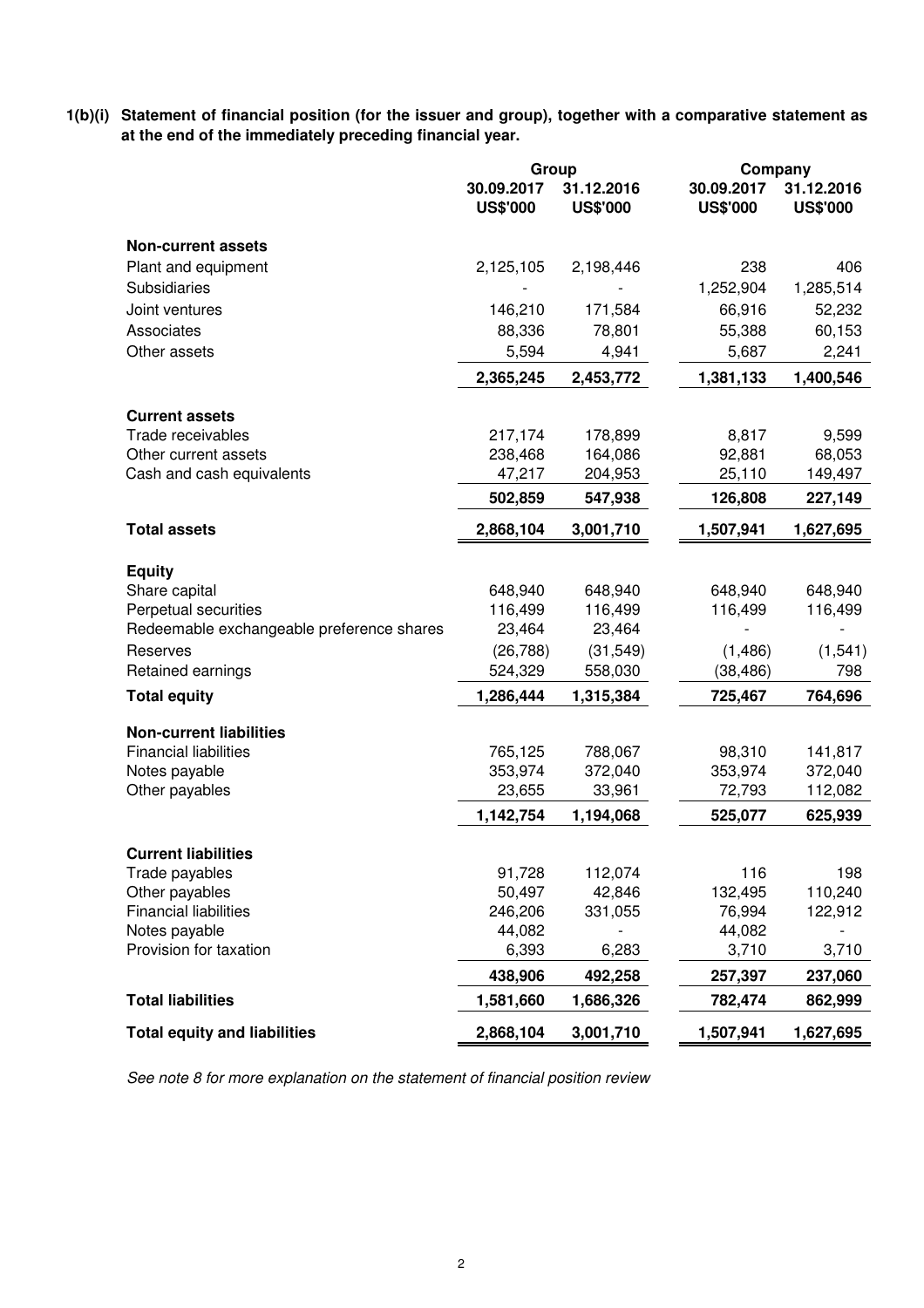### **1(b)(ii) Aggregate amount of group's borrowings and debt securities.**

#### **Amount repayable in one year or less, or on demand**

| As at 30.09.2017 |           |  | As at 31.12.2016 |          |  |  |
|------------------|-----------|--|------------------|----------|--|--|
| Secured          | Unsecured |  | Secured          | Unsecure |  |  |
| US\$'000         | US\$'000  |  | US\$'000         | US\$'000 |  |  |
| 192,970          | 97,318    |  | 233,114          | 97.941   |  |  |

| As at 30.09.2017 |           |  | As at 31.12.2016 |           |  |  |  |
|------------------|-----------|--|------------------|-----------|--|--|--|
| Secured          | Unsecured |  | Secured          | Unsecured |  |  |  |
| US\$'000         | US\$'000  |  | US\$'000         | US\$'000  |  |  |  |
| 192.970          | 97,318    |  | 233,114          | 97.941    |  |  |  |

**Amount repayable after one year**

| As at 30.09.2017 |           |  | As at 31.12.2016 |           |  |  |  |
|------------------|-----------|--|------------------|-----------|--|--|--|
| Secured          | Unsecured |  | Secured          | Unsecured |  |  |  |
| US\$'000         | US\$'000  |  | US\$'000         | US\$'000  |  |  |  |
| 765.125          | 353,974   |  | 775.407          | 384.700   |  |  |  |

| As at 31.12.2016 |                 |  |  |  |  |  |  |
|------------------|-----------------|--|--|--|--|--|--|
|                  |                 |  |  |  |  |  |  |
| Secured          | Unsecured       |  |  |  |  |  |  |
| US\$'000         | <b>US\$'000</b> |  |  |  |  |  |  |
| 775,407          | 384,700         |  |  |  |  |  |  |

#### **Details of any collateral**

Included in cash and cash equivalents an amount of US\$42,235,000 being earmarked by the banks for various facilities granted. The Group's vessels are pledged to financial institutions as security for the term loans.

#### **1(b)(iii) Statement of comprehensive income for three months ended 30 September 2017**

|                                                                                                                                        | <b>Group (Third Quarter)</b>  | 3 months ended                | Group (Year-To-Date)<br>9 months ended<br>Incr/ |                               |                               | Incr/          |
|----------------------------------------------------------------------------------------------------------------------------------------|-------------------------------|-------------------------------|-------------------------------------------------|-------------------------------|-------------------------------|----------------|
|                                                                                                                                        | 30.09.2017<br><b>US\$'000</b> | 30.09.2016<br><b>US\$'000</b> | (Decr)<br>$\%$                                  | 30.09.2017<br><b>US\$'000</b> | 30.09.2016<br><b>US\$'000</b> | (Decr)<br>$\%$ |
| (Loss)/Profit after tax                                                                                                                | (13,701)                      | 9,378                         | N/M                                             | (29,005)                      | 33,002                        | N/M            |
| Other comprehensive income                                                                                                             |                               |                               |                                                 |                               |                               |                |
| Items that may be reclassified subsequently to<br>profit or loss:                                                                      |                               |                               |                                                 |                               |                               |                |
| Translation differences relating to financial<br>statements of foreign operations<br>Share of foreign currency translation differences | 1,325                         | (544)                         | N/M                                             | 4,706                         | 108                           | N/M            |
| of associates<br>Exchange differences on monetary items forming                                                                        |                               |                               | N/M                                             |                               | 401                           | N/M            |
| part of net investment in foreign operations<br>Effective portion of changes in fair value of                                          |                               | (880)                         | N/M                                             |                               | 466                           | N/M            |
| cash flow hedges                                                                                                                       | (507)                         | 802                           | N/M                                             | 55                            | (379)                         | N/M            |
| Other comprehensive income for the period                                                                                              | 818                           | (622)                         | N/M                                             | 4,761                         | 596                           | N/M            |
| Total comprehensive income for the period                                                                                              | (12, 883)                     | 8,756                         | N/M                                             | (24, 244)                     | 33,598                        | N/M            |
| Attributable to:                                                                                                                       |                               |                               |                                                 |                               |                               |                |
| Owners of the Company                                                                                                                  | (12, 883)                     | 8,756                         | N/M                                             | (24, 244)                     | 33,598                        | N/M            |

Note :

There are no tax effects relating to each component of other comprehensive income for the period.

#### **N/M - not meaningful**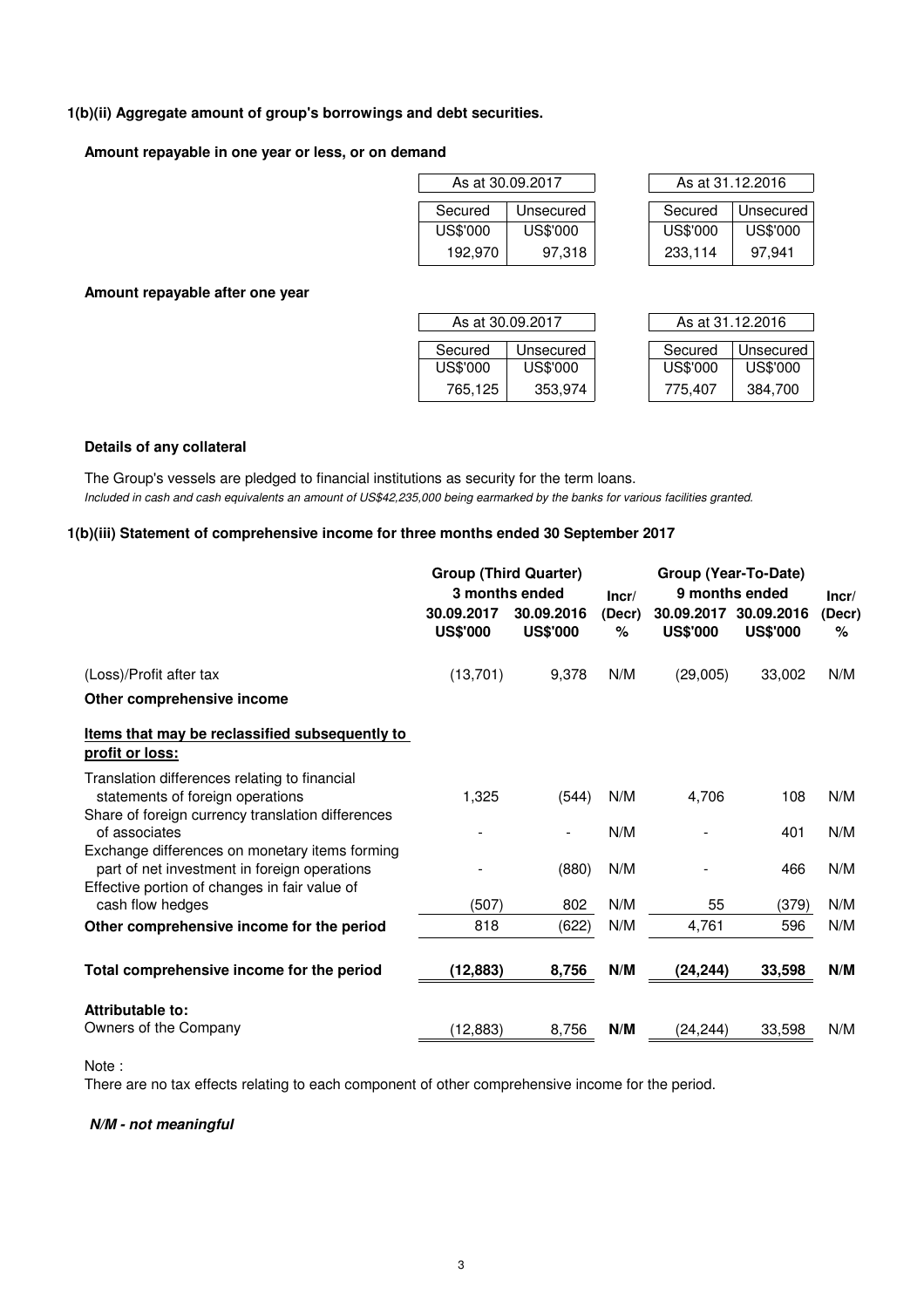**1(c) Statement of cash flows (for the group), together with a comparative statement for the corresponding period of the immediately preceding financial year.**

| 30.09.2017<br>30.09.2016<br>30.09.2017 30.09.2016<br><b>US\$'000</b><br><b>US\$'000</b><br><b>US\$'000</b><br><b>US\$'000</b><br>Cash flows from operating activities<br>(Loss)/Profit after tax<br>(13,701)<br>9,378<br>(29,005)<br>33,002<br>Adjustments for:<br>975<br>2,000<br>Income tax expense<br>484<br>2,024<br>36,406<br>38,095<br>109,073<br>110,559<br>Depreciation expense<br>Gain on disposal of subsidiaries, assets held for sales<br>and plant and equipment<br>(10, 575)<br>(27, 755)<br>6,294<br>(3, 487)<br>25,334<br>11,957<br>Foreign exchange loss, net<br>Finance income<br>(3,700)<br>(3,277)<br>(900)<br>(1,242)<br>25,913<br>24,638<br>Finance costs<br>9,239<br>8,451<br>Financial guarantee income provided to joint ventures<br>(279)<br>(36)<br>(1,012)<br>$\blacksquare$<br>527<br>977<br>Equity-settled share-based payment transactions<br>336<br>1,545<br>Share of results of associates and jointly controlled entities<br>(4,759)<br>(5,317)<br>(6, 791)<br>(2,947)<br>113,214<br>148,710<br>Operating cash flow before working capital changes<br>33,399<br>47,101<br>Changes in working capital:<br>Trade receivables and other assets<br>(36, 194)<br>(16, 803)<br>(3, 183)<br>(25, 427)<br>3,069<br>Trade and other payables<br>3,692<br>(31,701)<br>(1,507)<br>46,987<br>45,319<br>Cash generated from operating activities<br>20,288<br>121,776<br>Income tax paid<br>(540)<br>(874)<br>(1, 914)<br>(1,930)<br>19,748<br>46,113<br>43,405<br>119,846<br>Net cash generated from operating activities<br>Cash flows from investing activities<br>Purchase of plant and equipment<br>(7,538)<br>(10, 207)<br>(31,756)<br>(44, 861)<br>Proceeds from disposal of assets held for sale<br>20,400<br>Advance payments for purchase of plant and equipment<br>(1,989)<br>(18, 309)<br>(754) |
|----------------------------------------------------------------------------------------------------------------------------------------------------------------------------------------------------------------------------------------------------------------------------------------------------------------------------------------------------------------------------------------------------------------------------------------------------------------------------------------------------------------------------------------------------------------------------------------------------------------------------------------------------------------------------------------------------------------------------------------------------------------------------------------------------------------------------------------------------------------------------------------------------------------------------------------------------------------------------------------------------------------------------------------------------------------------------------------------------------------------------------------------------------------------------------------------------------------------------------------------------------------------------------------------------------------------------------------------------------------------------------------------------------------------------------------------------------------------------------------------------------------------------------------------------------------------------------------------------------------------------------------------------------------------------------------------------------------------------------------------------------------------------------------------------------------------------------|
|                                                                                                                                                                                                                                                                                                                                                                                                                                                                                                                                                                                                                                                                                                                                                                                                                                                                                                                                                                                                                                                                                                                                                                                                                                                                                                                                                                                                                                                                                                                                                                                                                                                                                                                                                                                                                                  |
|                                                                                                                                                                                                                                                                                                                                                                                                                                                                                                                                                                                                                                                                                                                                                                                                                                                                                                                                                                                                                                                                                                                                                                                                                                                                                                                                                                                                                                                                                                                                                                                                                                                                                                                                                                                                                                  |
|                                                                                                                                                                                                                                                                                                                                                                                                                                                                                                                                                                                                                                                                                                                                                                                                                                                                                                                                                                                                                                                                                                                                                                                                                                                                                                                                                                                                                                                                                                                                                                                                                                                                                                                                                                                                                                  |
|                                                                                                                                                                                                                                                                                                                                                                                                                                                                                                                                                                                                                                                                                                                                                                                                                                                                                                                                                                                                                                                                                                                                                                                                                                                                                                                                                                                                                                                                                                                                                                                                                                                                                                                                                                                                                                  |
|                                                                                                                                                                                                                                                                                                                                                                                                                                                                                                                                                                                                                                                                                                                                                                                                                                                                                                                                                                                                                                                                                                                                                                                                                                                                                                                                                                                                                                                                                                                                                                                                                                                                                                                                                                                                                                  |
|                                                                                                                                                                                                                                                                                                                                                                                                                                                                                                                                                                                                                                                                                                                                                                                                                                                                                                                                                                                                                                                                                                                                                                                                                                                                                                                                                                                                                                                                                                                                                                                                                                                                                                                                                                                                                                  |
|                                                                                                                                                                                                                                                                                                                                                                                                                                                                                                                                                                                                                                                                                                                                                                                                                                                                                                                                                                                                                                                                                                                                                                                                                                                                                                                                                                                                                                                                                                                                                                                                                                                                                                                                                                                                                                  |
|                                                                                                                                                                                                                                                                                                                                                                                                                                                                                                                                                                                                                                                                                                                                                                                                                                                                                                                                                                                                                                                                                                                                                                                                                                                                                                                                                                                                                                                                                                                                                                                                                                                                                                                                                                                                                                  |
|                                                                                                                                                                                                                                                                                                                                                                                                                                                                                                                                                                                                                                                                                                                                                                                                                                                                                                                                                                                                                                                                                                                                                                                                                                                                                                                                                                                                                                                                                                                                                                                                                                                                                                                                                                                                                                  |
|                                                                                                                                                                                                                                                                                                                                                                                                                                                                                                                                                                                                                                                                                                                                                                                                                                                                                                                                                                                                                                                                                                                                                                                                                                                                                                                                                                                                                                                                                                                                                                                                                                                                                                                                                                                                                                  |
|                                                                                                                                                                                                                                                                                                                                                                                                                                                                                                                                                                                                                                                                                                                                                                                                                                                                                                                                                                                                                                                                                                                                                                                                                                                                                                                                                                                                                                                                                                                                                                                                                                                                                                                                                                                                                                  |
|                                                                                                                                                                                                                                                                                                                                                                                                                                                                                                                                                                                                                                                                                                                                                                                                                                                                                                                                                                                                                                                                                                                                                                                                                                                                                                                                                                                                                                                                                                                                                                                                                                                                                                                                                                                                                                  |
|                                                                                                                                                                                                                                                                                                                                                                                                                                                                                                                                                                                                                                                                                                                                                                                                                                                                                                                                                                                                                                                                                                                                                                                                                                                                                                                                                                                                                                                                                                                                                                                                                                                                                                                                                                                                                                  |
|                                                                                                                                                                                                                                                                                                                                                                                                                                                                                                                                                                                                                                                                                                                                                                                                                                                                                                                                                                                                                                                                                                                                                                                                                                                                                                                                                                                                                                                                                                                                                                                                                                                                                                                                                                                                                                  |
|                                                                                                                                                                                                                                                                                                                                                                                                                                                                                                                                                                                                                                                                                                                                                                                                                                                                                                                                                                                                                                                                                                                                                                                                                                                                                                                                                                                                                                                                                                                                                                                                                                                                                                                                                                                                                                  |
|                                                                                                                                                                                                                                                                                                                                                                                                                                                                                                                                                                                                                                                                                                                                                                                                                                                                                                                                                                                                                                                                                                                                                                                                                                                                                                                                                                                                                                                                                                                                                                                                                                                                                                                                                                                                                                  |
|                                                                                                                                                                                                                                                                                                                                                                                                                                                                                                                                                                                                                                                                                                                                                                                                                                                                                                                                                                                                                                                                                                                                                                                                                                                                                                                                                                                                                                                                                                                                                                                                                                                                                                                                                                                                                                  |
|                                                                                                                                                                                                                                                                                                                                                                                                                                                                                                                                                                                                                                                                                                                                                                                                                                                                                                                                                                                                                                                                                                                                                                                                                                                                                                                                                                                                                                                                                                                                                                                                                                                                                                                                                                                                                                  |
|                                                                                                                                                                                                                                                                                                                                                                                                                                                                                                                                                                                                                                                                                                                                                                                                                                                                                                                                                                                                                                                                                                                                                                                                                                                                                                                                                                                                                                                                                                                                                                                                                                                                                                                                                                                                                                  |
|                                                                                                                                                                                                                                                                                                                                                                                                                                                                                                                                                                                                                                                                                                                                                                                                                                                                                                                                                                                                                                                                                                                                                                                                                                                                                                                                                                                                                                                                                                                                                                                                                                                                                                                                                                                                                                  |
|                                                                                                                                                                                                                                                                                                                                                                                                                                                                                                                                                                                                                                                                                                                                                                                                                                                                                                                                                                                                                                                                                                                                                                                                                                                                                                                                                                                                                                                                                                                                                                                                                                                                                                                                                                                                                                  |
|                                                                                                                                                                                                                                                                                                                                                                                                                                                                                                                                                                                                                                                                                                                                                                                                                                                                                                                                                                                                                                                                                                                                                                                                                                                                                                                                                                                                                                                                                                                                                                                                                                                                                                                                                                                                                                  |
|                                                                                                                                                                                                                                                                                                                                                                                                                                                                                                                                                                                                                                                                                                                                                                                                                                                                                                                                                                                                                                                                                                                                                                                                                                                                                                                                                                                                                                                                                                                                                                                                                                                                                                                                                                                                                                  |
|                                                                                                                                                                                                                                                                                                                                                                                                                                                                                                                                                                                                                                                                                                                                                                                                                                                                                                                                                                                                                                                                                                                                                                                                                                                                                                                                                                                                                                                                                                                                                                                                                                                                                                                                                                                                                                  |
| (119)                                                                                                                                                                                                                                                                                                                                                                                                                                                                                                                                                                                                                                                                                                                                                                                                                                                                                                                                                                                                                                                                                                                                                                                                                                                                                                                                                                                                                                                                                                                                                                                                                                                                                                                                                                                                                            |
| Investments in joint ventures<br>(3,738)<br>(6, 578)<br>(4, 476)<br>(10, 942)                                                                                                                                                                                                                                                                                                                                                                                                                                                                                                                                                                                                                                                                                                                                                                                                                                                                                                                                                                                                                                                                                                                                                                                                                                                                                                                                                                                                                                                                                                                                                                                                                                                                                                                                                    |
| Investments in associate<br>(4, 331)<br>(14, 653)<br>(4, 331)                                                                                                                                                                                                                                                                                                                                                                                                                                                                                                                                                                                                                                                                                                                                                                                                                                                                                                                                                                                                                                                                                                                                                                                                                                                                                                                                                                                                                                                                                                                                                                                                                                                                                                                                                                    |
| 749<br>689<br>2,299<br>1,617<br>Interest received                                                                                                                                                                                                                                                                                                                                                                                                                                                                                                                                                                                                                                                                                                                                                                                                                                                                                                                                                                                                                                                                                                                                                                                                                                                                                                                                                                                                                                                                                                                                                                                                                                                                                                                                                                                |
| (66, 895)<br>(38, 871)<br>Net cash used in investing activities<br>(12, 516)<br>(20, 546)                                                                                                                                                                                                                                                                                                                                                                                                                                                                                                                                                                                                                                                                                                                                                                                                                                                                                                                                                                                                                                                                                                                                                                                                                                                                                                                                                                                                                                                                                                                                                                                                                                                                                                                                        |
| Cash flows from financing activities                                                                                                                                                                                                                                                                                                                                                                                                                                                                                                                                                                                                                                                                                                                                                                                                                                                                                                                                                                                                                                                                                                                                                                                                                                                                                                                                                                                                                                                                                                                                                                                                                                                                                                                                                                                             |
| Proceeds from borrowings<br>2,034<br>37,786<br>31,766                                                                                                                                                                                                                                                                                                                                                                                                                                                                                                                                                                                                                                                                                                                                                                                                                                                                                                                                                                                                                                                                                                                                                                                                                                                                                                                                                                                                                                                                                                                                                                                                                                                                                                                                                                            |
| Repayment of borrowings<br>(49, 333)<br>(146, 676)<br>(149, 860)<br>(39, 933)                                                                                                                                                                                                                                                                                                                                                                                                                                                                                                                                                                                                                                                                                                                                                                                                                                                                                                                                                                                                                                                                                                                                                                                                                                                                                                                                                                                                                                                                                                                                                                                                                                                                                                                                                    |
| Net proceeds from issuance of ordinary shares<br>99,930<br>99,930                                                                                                                                                                                                                                                                                                                                                                                                                                                                                                                                                                                                                                                                                                                                                                                                                                                                                                                                                                                                                                                                                                                                                                                                                                                                                                                                                                                                                                                                                                                                                                                                                                                                                                                                                                |
| Interest paid<br>(7, 106)<br>(9, 448)<br>(26, 805)<br>(27,799)                                                                                                                                                                                                                                                                                                                                                                                                                                                                                                                                                                                                                                                                                                                                                                                                                                                                                                                                                                                                                                                                                                                                                                                                                                                                                                                                                                                                                                                                                                                                                                                                                                                                                                                                                                   |
| Net cash (used in)/generated from financing activities<br>(54, 405)<br>50,549<br>(136, 689)<br>(44, 969)                                                                                                                                                                                                                                                                                                                                                                                                                                                                                                                                                                                                                                                                                                                                                                                                                                                                                                                                                                                                                                                                                                                                                                                                                                                                                                                                                                                                                                                                                                                                                                                                                                                                                                                         |
| Net decrease/(increase) in cash and cash equivalents<br>(47, 173)<br>76,116<br>(160, 179)<br>36,006                                                                                                                                                                                                                                                                                                                                                                                                                                                                                                                                                                                                                                                                                                                                                                                                                                                                                                                                                                                                                                                                                                                                                                                                                                                                                                                                                                                                                                                                                                                                                                                                                                                                                                                              |
| Cash and cash equivalents at beginning of the period<br>181,109<br>229,756<br>93,457<br>204,953                                                                                                                                                                                                                                                                                                                                                                                                                                                                                                                                                                                                                                                                                                                                                                                                                                                                                                                                                                                                                                                                                                                                                                                                                                                                                                                                                                                                                                                                                                                                                                                                                                                                                                                                  |
| Effect of exchange rate fluctuations<br>933<br>2,443<br>(10, 364)<br>(1,827)                                                                                                                                                                                                                                                                                                                                                                                                                                                                                                                                                                                                                                                                                                                                                                                                                                                                                                                                                                                                                                                                                                                                                                                                                                                                                                                                                                                                                                                                                                                                                                                                                                                                                                                                                     |
| 47,217<br>Cash and cash equivalents at end of the period<br>255,398<br>47,217<br>255,398                                                                                                                                                                                                                                                                                                                                                                                                                                                                                                                                                                                                                                                                                                                                                                                                                                                                                                                                                                                                                                                                                                                                                                                                                                                                                                                                                                                                                                                                                                                                                                                                                                                                                                                                         |

See note 8 for explanation on the statement of cash flows review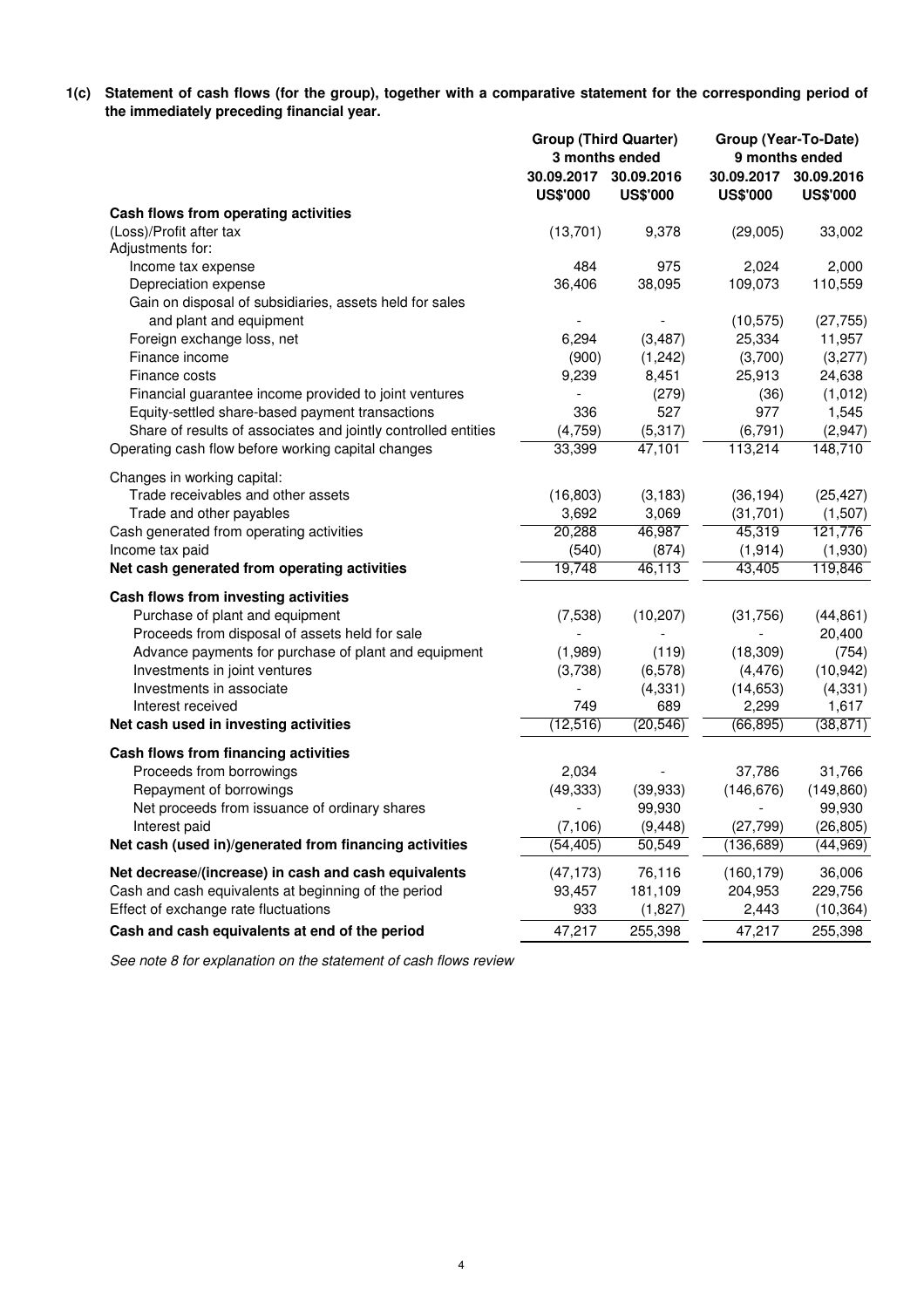**1(d)(i) A statement (for the issuer and group) showing either (i) all changes in equity or (ii) changes in equity other than those arising from capitalisation issues and distributions to shareholders, together with a comparative statement for the corresponding period of the immediately preceding financial year.**

|                                                            |                  |                         | Redeemable<br>exchangeable |                           | Foreign<br>currency    |                    |                             |                      |                     |
|------------------------------------------------------------|------------------|-------------------------|----------------------------|---------------------------|------------------------|--------------------|-----------------------------|----------------------|---------------------|
|                                                            | Share<br>capital | Perpetual<br>securities | preference<br>shares       | <b>Treasury</b><br>shares | translation<br>reserve | Hedging<br>reserve | <b>Statutory</b><br>reserve | Retained<br>earnings | <b>Total equity</b> |
|                                                            | <b>US\$'000</b>  | <b>US\$'000</b>         | <b>US\$'000</b>            | <b>US\$'000</b>           | <b>US\$'000</b>        | <b>US\$'000</b>    | <b>US\$'000</b>             | <b>US\$'000</b>      | <b>US\$'000</b>     |
| <b>Group</b>                                               |                  |                         |                            |                           |                        |                    |                             |                      |                     |
| At 1 January 2016                                          | 536,368          | 116,499                 | 23,464                     | (1,480)                   | (29, 333)              | (1,504)            | (6)                         | 597,302              | 1,241,310           |
| Total comprehensive income<br>for the period               |                  |                         |                            |                           | 975                    | (379)              |                             | 33,002               | 33,598              |
| Translations with owners,<br>recognised directly in equity |                  |                         |                            |                           |                        |                    |                             |                      |                     |
| Issue of shares                                            | 112,659          |                         |                            |                           |                        |                    |                             |                      | 112,659             |
| Accrued perpetual securities<br>distributions              |                  |                         |                            |                           |                        |                    |                             | (5,763)              | (5,763)             |
| Share-based payment<br>transactions                        |                  |                         |                            |                           |                        |                    |                             | 1,545                | 1,545               |
| At 30 September 2016                                       | 649,027          | 116,499                 | 23,464                     | (1, 480)                  | (28, 358)              | (1,883)            | (6)                         | 626,086              | 1,383,349           |
|                                                            |                  |                         |                            |                           |                        |                    |                             |                      |                     |
| At 1 January 2017                                          | 648,940          | 116,499                 | 23,464                     | (1,480)                   | (30,008)               | (55)               | (6)                         | 558,030              | 1,315,384           |
| Total comprehensive income<br>for the period               |                  |                         |                            |                           | 4,706                  | 55                 |                             | (29,005)             | (24, 244)           |
| Translations with owners,<br>recognised directly in equity |                  |                         |                            |                           |                        |                    |                             |                      |                     |
| Issue of shares                                            |                  |                         |                            |                           |                        |                    |                             |                      |                     |
| Accrued perpetual securities<br>distributions              |                  |                         |                            |                           |                        |                    |                             | (5,673)              | (5,673)             |
| Share-based payment<br>transactions                        |                  |                         |                            |                           |                        |                    |                             | 977                  | 977                 |
| At 30 September 2017                                       | 648,940          | 116,499                 | 23,464                     | (1,480)                   | (25, 302)              |                    | (6)                         | 524,329              | 1,286,444           |
|                                                            |                  |                         |                            |                           |                        |                    |                             |                      |                     |

|                                                            | <b>Share</b><br>capital | Perpetual<br>securities | <b>Treasurv</b><br>shares | Hedging<br>reserve | <b>Statutory</b><br>reserve | Retained<br>earnings | <b>Total equity</b> |
|------------------------------------------------------------|-------------------------|-------------------------|---------------------------|--------------------|-----------------------------|----------------------|---------------------|
|                                                            | <b>US\$'000</b>         | <b>US\$'000</b>         | <b>US\$'000</b>           | <b>US\$'000</b>    | <b>US\$'000</b>             | <b>US\$'000</b>      | <b>US\$'000</b>     |
| Company                                                    |                         |                         |                           |                    |                             |                      |                     |
| At 1 January 2016                                          | 536,368                 | 116,499                 | (1,480)                   | (1, 429)           | (6)                         | 89,508               | 739,460             |
| Total comprehensive income for the period                  |                         |                         |                           | (427)              | $\overline{\phantom{a}}$    | 11,506               | 11,079              |
| Translations with owners,<br>recognised directly in equity |                         |                         |                           |                    |                             |                      |                     |
| Issue of shares                                            | 112,659                 |                         |                           |                    |                             |                      | 112,659             |
| Accrued perpetual securities distributions                 |                         |                         |                           |                    |                             | (5,763)              | (5,763)             |
| Share-based payment transactions                           |                         |                         | $\overline{\phantom{0}}$  |                    |                             | 1,545                | 1,545               |
| At 30 September 2016                                       | 649,027                 | 116,499                 | (1,480)                   | (1,856)            | (6)                         | 96,796               | 858,980             |
| At 1 January 2017                                          | 648,940                 | 116,499                 | (1,480)                   | (55)               | (6)                         | 798                  | 764,696             |
| Total comprehensive income for the period                  |                         |                         |                           | 55                 |                             | (34, 588)            | (34, 533)           |
| Translations with owners,<br>recognised directly in equity |                         |                         |                           |                    |                             |                      |                     |
| Issue of shares                                            |                         |                         |                           |                    |                             |                      |                     |
| Accrued perpetual securities distributions                 |                         |                         |                           |                    |                             | (5,673)              | (5,673)             |
| Share-based payment transactions                           |                         |                         |                           |                    |                             | 977                  | 977                 |
| At 30 September 2017                                       | 648,940                 | 116,499                 | (1, 480)                  |                    | (6)                         | (38, 486)            | 725,467             |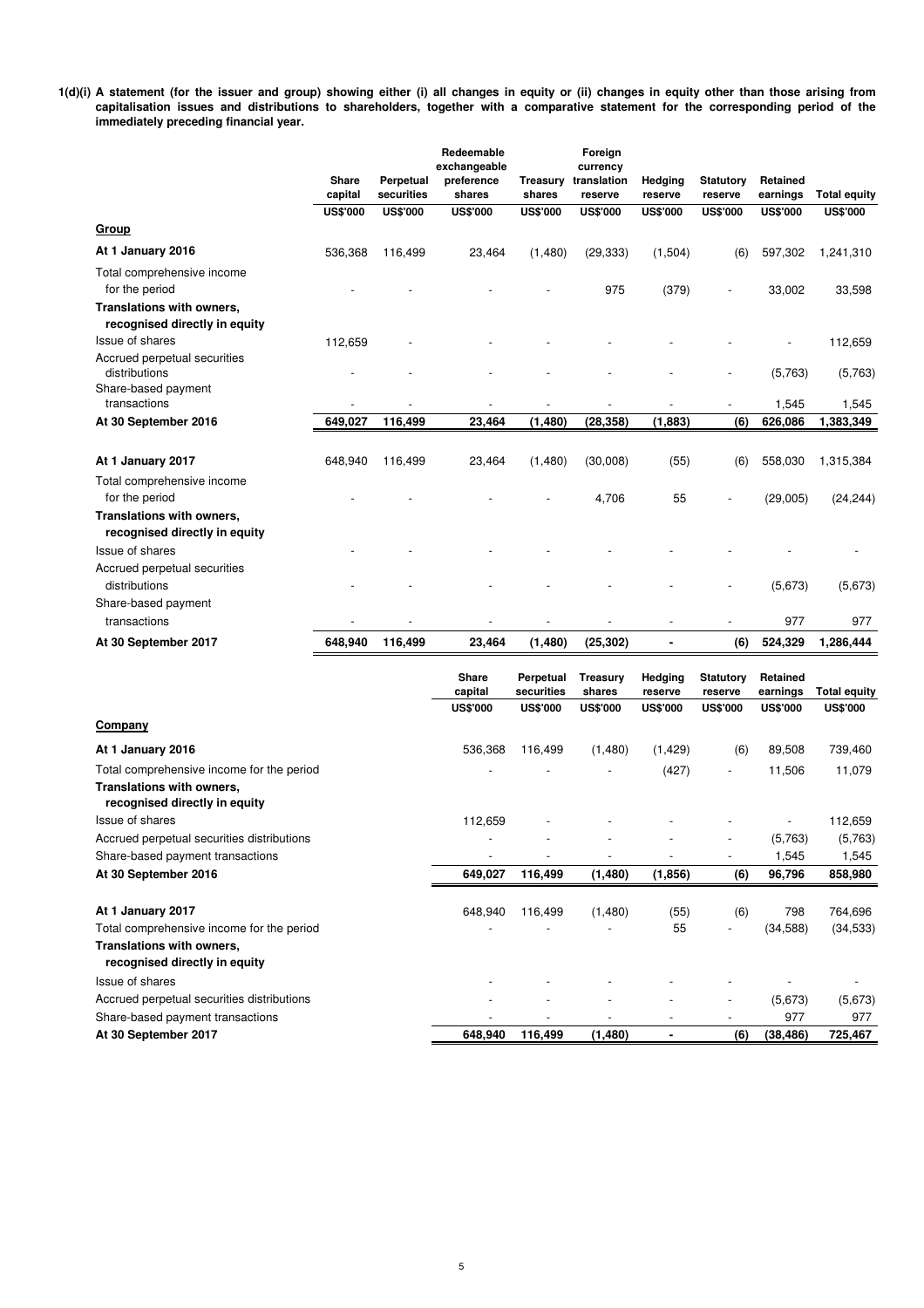**1(d)(ii) Details of any changes in the company's share capital arising from rights issue, bonus issue, share buybacks, exercise of share options or warrants, conversion of other issues of equity securities, issue of shares for cash or as consideration for acquisition or for any other purpose since the end of the previous period reported on. State also the number of shares that may be issued on conversion of all the outstanding convertibles, as well as the number of shares held as treasury shares and subsidiary holdings, if any, against the percentage of aggregate number of treasury shares and subsidiary holdings against the total number of issued shares outstanding in a class that is listed as at the end of the current financial period reported on and as at the end of the corresponding period of the immediately preceding financial year.**

As at 30 September 2017, the share capital less treasury shares of the Company was 2,073,843,405 ordinary shares (2,077,027,405 issued ordinary shares less 3,184,000 treasury shares). As at 30 September 2016, the share capital less treasury shares of the Company was 2,073,831,162 ordinary shares (2,077,015,162 issued ordinary shares less 3,184,000 treasury shares).

As at 30 September 2017 and 30 September 2016, there were 300 redeemable exchangeable preference shares in a subsidiary available for exchange to 19,787,830 ordinary shares of the Company.

There were no subsidiary holdings as at 30 September 2017 and 30 September 2016.

#### **1(d)(iii) To show the total number of issued shares excluding treasury shares as at the end of the current financial period and as at the end of the immediately preceding year.**

As at 30 September 2017, the issued and paid up share capital excluding treasury shares of the Company comprised 2,073,843,405 (31 December 2016: 2,073,843,405) ordinary shares.

As at 30 September 2017, subsidiary of the Company has 300 (31 December 2016: 300) redeemable exchangeable preference shares outstanding.

#### **1(d)(iv) A statement showing all sales, transfers, disposal, cancellation and/or use of treasury shares as at the end of the current financial period reported on.**

The movement of treasury shares are as follows: As at 1 January 2017 =  $3,184,000$  shares Purchase of treasury shares during the period = Nil Transfer of treasury shares during the period  $=$  Nil As at 30 September 2017 = 3,184,000 shares

#### **1(d)(v) A statement showing all sales, transfers, cancellation and/or use of subsidiary holdings as at the end of the current financial period reported on.**

Not applicable.

#### **2. Whether the figures have been audited, or reviewed and in accordance with which auditing standard or practice.**

The figures have not been audited or reviewed by the Company's auditors.

#### **3. Where the figures have been audited or reviewed, the auditors' report (including any qualifications or emphasis of a matter).**

Not applicable.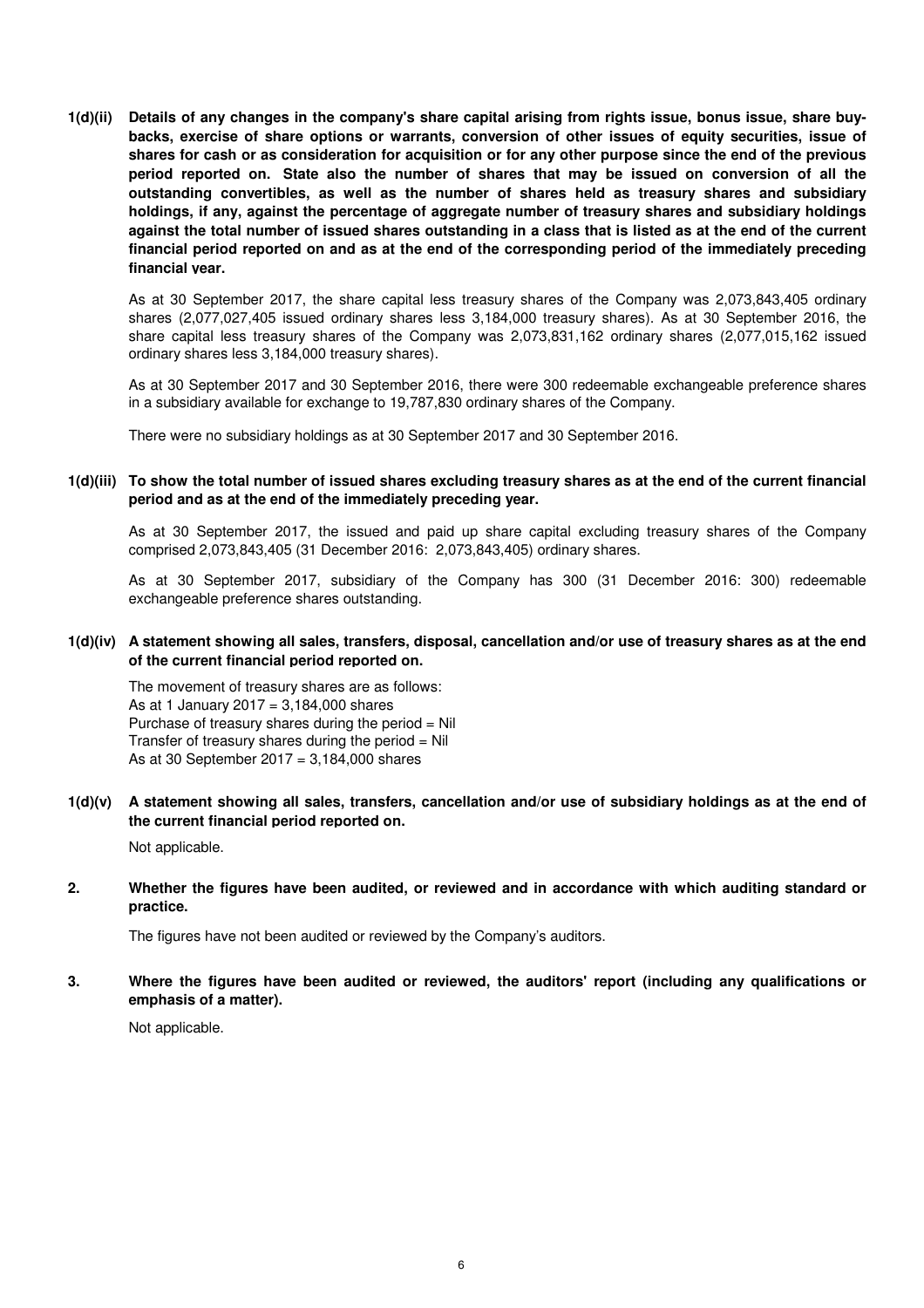#### **4. Whether the same accounting policies and methods of computation as in the issuer's most recently audited annual financial statements have been applied.**

Except as disclosed under item 5 below, the Group has applied the same accounting policies and methods of computation in the financial statements for the current reporting period as that of the audited financial statements for the year ended 31 December 2016.

#### **5. If there are any changes in the accounting policies and methods of computation, including any required by an accounting standard, what has changed, as well as the reasons for, and the effect of, the change.**

The Group has adopted the new and revised FRSs and Interpretation of FRS (INT FRS) that are effective for financial periods beginning 1 January 2017. The adoption of these new and revised FRS and INT FRSs did not have material effect on the financial performance or position of the Group.

**6. Earnings per ordinary share of the group for the current financial period reported on and the corresponding period of the immediately preceding financial year, after deducting any provision for preference dividends:-**

|                                                                                                       | <b>Group (Third Quarter)</b><br>3 months ended |                                | Group (Year-To-Date)<br>9 months ended |                                |  |
|-------------------------------------------------------------------------------------------------------|------------------------------------------------|--------------------------------|----------------------------------------|--------------------------------|--|
|                                                                                                       | 30.09.2017                                     | 30.09.2016                     | 30.09.2017                             | 30.09.2016                     |  |
| (a) Based on weighted average number<br>of ordinary shares in issue                                   | $-0.75$ cts                                    | $0.39$ cts                     | $-1.67 \text{ cts}$                    | $1.61$ cts                     |  |
| (b) On a fully diluted basis                                                                          | $-0.75$ cts                                    | $0.39$ cts                     | $-1.67 \text{ cts}$                    | $1.59$ cts                     |  |
| Note:                                                                                                 |                                                |                                |                                        |                                |  |
| Weighted average ordinary shares<br>for calculation of:                                               |                                                |                                |                                        |                                |  |
| Basic earnings per share<br>$\overline{\phantom{a}}$<br>Diluted earnings per share*<br>$\blacksquare$ | 2,073,843,000<br>2,073,843,000                 | 1,891,764,040<br>1,915,209,040 | 2,073,843,000<br>2,073,843,000         | 1,694,365,660<br>1,717,810,660 |  |

\* As the nine months ended 30 September 2017 is in a loss position, share options and warrants were not included in the computation of the diluted earnings per share because these potential ordinary shares were anti-dilutive.

#### **7. Net asset value (for the issuer and group) per ordinary share based on the total number of issued shares excluding treasury shares of the issuer at the end of the:-**

### **(a) current financial period reported on; and**

#### **(b) immediately preceding financial year.**

|                                                                                                                         | Group      |            | Company    |            |
|-------------------------------------------------------------------------------------------------------------------------|------------|------------|------------|------------|
|                                                                                                                         | 30.09.2017 | 31.12.2016 | 30.09.2017 | 31.12.2016 |
| Net asset value per ordinary share<br>based on existing issued share capital<br>excluding treasury shares as at the end |            |            |            |            |
| of the period reported on                                                                                               | 62.03 cts  | 63.43 cts  | 34.98 cts  | 36.87 cts  |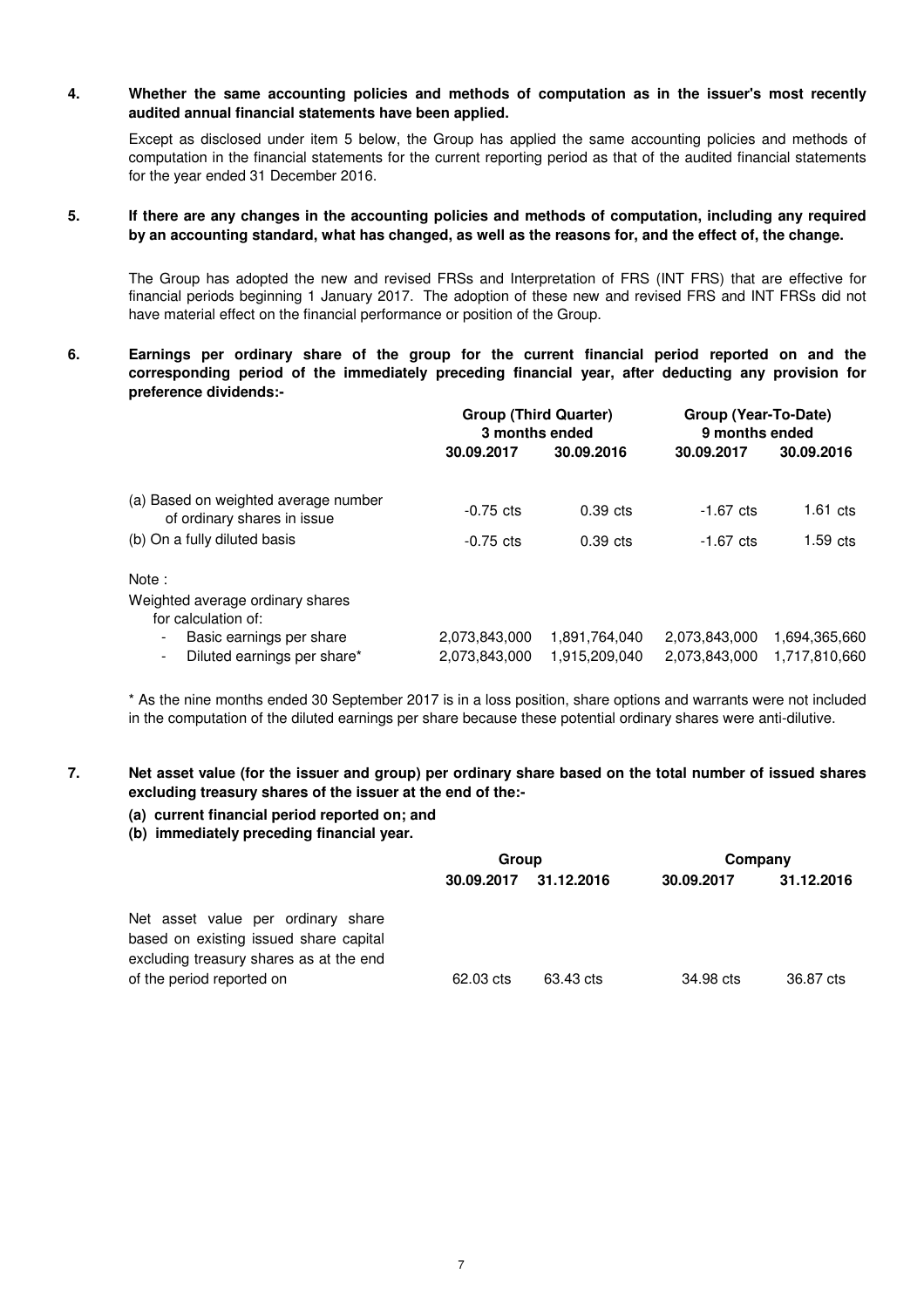**8. A review of the performance of the group, to the extent necessary for a reasonable understanding of the group's business. It must include a discussion of the following:-** 

**(a) any significant factors that affected the turnover, costs, and earnings of the group for the current financial period reported on, including (where applicable) seasonal or cyclical factors; and**

**(b) any material factors that affected the cash flow, working capital, assets or liabilities of the group during the current financial period reported on.**

### **INCOME STATEMENT REVIEW**

#### **3Q17 vs 3Q16**

The Group's revenue for the three months ended 30 September 2017 ("3Q17") decreased by US\$16.1 million (20.2%) to US\$63.7 million as compared to the corresponding three months ended 30 September 2016 ("3Q16"). The decrease in revenue was mainly due to:

- (i) reduction in charter rates;
- (ii) drop in utilisation rate of the Group's Service Rigs; and
- (iii) further depression in utilisation rate of the Group's Offshore Support Vessels.

The cost of sales and servicing for 3Q17 decreased by US\$3.8 million (5.7%) to US\$62.0 million as compared to 3Q16.

As a result of the above, the Group's gross profit for 3Q17 decreased by US\$12.3 million (88.0%) to US\$1.7 million as compared to 3Q16.

The decrease in other income in 3Q17 as compared to 3Q16 was mainly due to the foreign exchange gain recorded in 3Q16.

The other operating expenses in 3Q17 includes foreign exchange losses which amounted to approximately US\$6.3 million mainly due to the strengthening of the Singapore Dollar against the United States Dollar as at 30 September 2017 and this resulted in foreign exchange losses on the Group's Notes Payable.

The increase in finance costs in 3Q17 as compared to 3Q16 was mainly due to the additional interest expense arising from higher interest rates as compared to 3Q16.

The lower share of associates and jointly controlled entities' results in 3Q17 as compared to 3Q16 was mainly due to lower contributions from the Group's Joint Ventures and Associates.

The Group incurred loss before income tax of US\$13.2 million as a result of all the above.

Charter income derived from Singapore flagged vessels are exempted from tax under Section 13A of the Income Tax Act of Singapore. Current period income tax expense of US\$0.5 million relates to the corporate tax expense and withholding tax expense incurred by vessels operating in certain overseas waters.

### **9M2017 vs 9M2016**

The Group's revenue for the nine months ended 30 September 2017 ("9M17") decreased by US\$45.9 million (18.7%) to US\$199.7 million as compared to the corresponding nine months ended 30 September 2016 ("9M16"). The decrease in revenue was mainly due to:

- (i) reduction in charter rates;
- (ii) drop in utilisation rate of the Group's Service Rigs; and
- (iii) further depression in utilisation rate of the Group's Offshore Support Vessels.

The cost of sales and servicing for 9M17 decreased by US\$10.6 million (5.5%) to US\$182.6 million as compared to 9M16.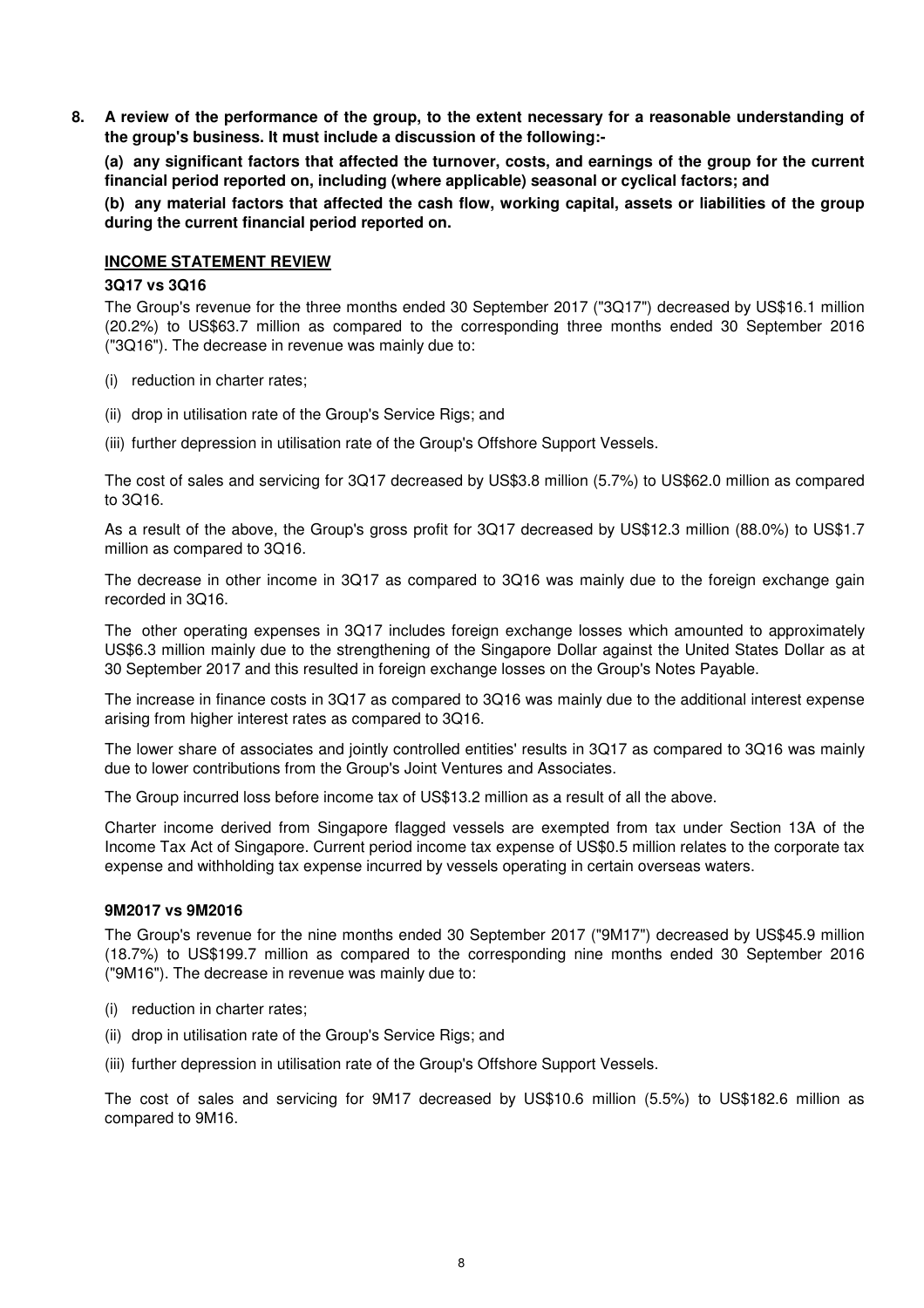As a result of the above, the Group's gross profit for 9M17 decreased by US\$35.4 million (67.4%) to US\$17.1 million as compared to 9M16.

The decrease in other income in 9M17 as compared to 9M16 was mainly due to lower gain arising from the disposal of subsidiaries as compared to the gain on assets held for sale in 9M16.

The decrease in administrative expenses in 9M17 as compared to 9M16 was mainly due to further cost cutting measures undertaken by the Group.

The other operating expenses in 9M17 includes unrealised foreign exchange losses which amounted to approximately US\$25.3 million mainly due to the strengthening of the Singapore Dollar against the United States Dollar as at 30 September 2017 and this resulted in foreign exchange losses on the Group's Notes Payable.

The higher share of associates and jointly controlled entities' results in 9M17 as compared to 9M16 was mainly due to higher contributions from the Group's Joint Ventures and Associates.

As a result of the above, the loss before income tax for 9M17 stands at US\$27.0 million.

Charter income derived from Singapore flagged vessels are exempted from tax under Section 13A of the Income Tax Act of Singapore. Current period income tax expense of US\$2.0 million relates to the corporate tax expense and withholding tax expense incurred by vessels operating in certain overseas waters.

#### **STATEMENT OF FINANCIAL POSITION REVIEW**

#### **Non-current Assets**

The Group's Non-current Assets amounted to US\$2,365.2 million as at 30 September 2017. The decrease in Non-current Assets was mainly due to depreciation charges on Plant and Equipment during the period. The decrease in Joint Ventures was mainly due to the transactions in relation to the acquisition and subsequent divestment of joint ventures as announced on 28 March 2017 and 31 March 2017. The decrease is offset by the increase in investment in associates.

### **Current Assets**

The Group's Current Assets amounted to US\$502.8 million as at 30 September 2017. The decrease in Current Assets was mainly due to the repayment of loans, interest cost, deployment of funds towards the Group's Service Rigs. The decrease is offset by the increase in Trade Receivables and Other Current Assets, mainly due to the increase in amount owing from joint ventures.

#### **Total Liabilities**

The Group's Total Liabilities amounted to US\$1,581.7 million as at 30 September 2017. The decrease in Total Liabilities was due mainly to repayment of loans due to banks offset by the increase in the Group's Notes Payable arising from the strengthening of the Singapore Dollar against the United States Dollar as at 30 September 2017. Included in Other Payables were the advance payments, performance deposits received, deferred revenue and accrued expenses.

#### **Total Equity**

The decrease in Total Equity was attributable mainly due to the losses incurred in the period.

# **STATEMENT OF CASH FLOWS REVIEW**

#### **Cash Flow from Operating Activities**

The Group's net cash inflow from operating activities was US\$43.4 million. This was mainly due to the net cash generated by the operations of the Group.

#### **Cash Flow from Investing Activities**

The Group's net cash used in investing activities was US\$66.9 million. This was mainly due to the deployment of funds towards the Group's Service Rigs.

# . **Cash Flow from Financing Activities**

The Group's net cash used in financing activities was US\$136.7 million. This was mainly due to repayment of bank borrowings and interest costs during the period.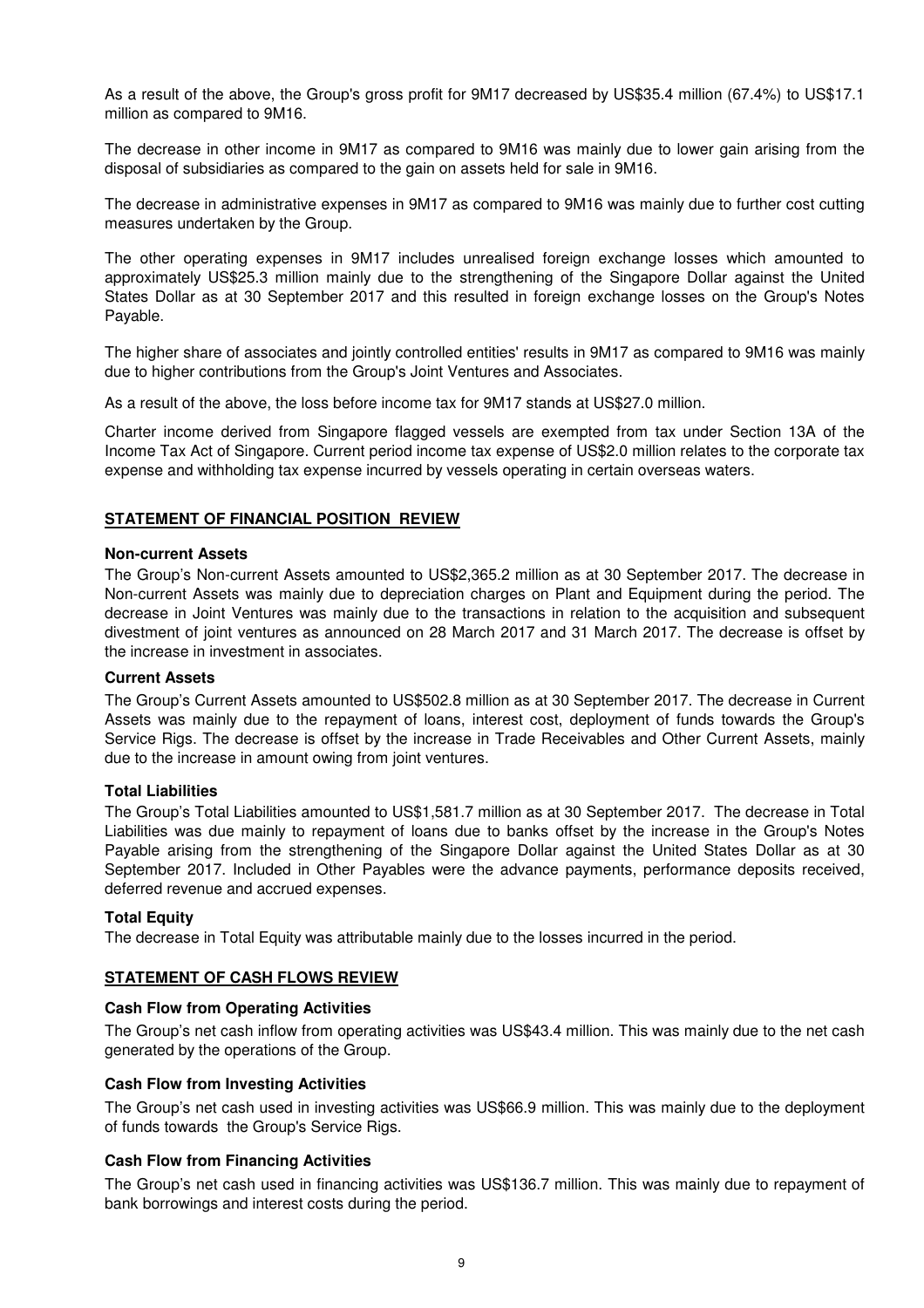**9. Where a forecast, or a prospect statement, has been previously disclosed to shareholders, any variance between it and the actual results.**

In line with the prospect statement made in 2Q17 and the Consent Solicitation Statement announced on 23 October 2017.

**10. A commentary at the date of the announcement of the significant trends and competitive conditions of the industry in which the group operates and any known factors or events that may affect the group in the next reporting period and the next 12 months.**

#### **Update on the Group's Operation**

The Group has generated positive net cashflow from operations amounting to US\$43.4 million for the nine months ended 30 September 2017. The Group continues to expect positive cashflow from operations in the future based on the existing contracts.

The Group has managed to further deploy 4 additional units of Self-Propelled Jack-up Rigs ("Liftboats") further to the last reported financials. These included 3 units of the Liftboats to the offshore oil and gas industry as well as 1 unit of the Liftboat to the offshore windfarm industry.

The Group has undergone a strategic overview of its business and will focus on Liftboats. In the past few months, the Group has received enquiries for more units of its Liftboats which indicates strong demand for Liftboats services going forward. The Group is endeavoring to deploy its remaining 5 units of its Liftboats within the next 12 months. However, the Group presently does not have the appropriate capital and debt structure and cashflow to meet the required obligation for successful deployment of these Liftboats.

Hence, the Group has been actively engaging the various stakeholders to achieve a comprehensive solution while striving to preserve value for all the stakeholders.

### **Group's Refinancing Exercise**

The Group is currently in advanced stages of negotiation with secured lenders to refinance the Group's existing liabilities as well as to release additional working capital required for the deployment of its remaining units of Liftboats. The principal terms of the refinancing includes each secured lender accepting minimal fixed principal repayments over the next 6 years, decreasing the interest rates for such loan facilities (or potentially electing to charge interest at a substantially reduced fixed rate in order to receive the Company's warrants), and granting up to an aggregate of US\$100 million in additional revolving credit facilities by such secured lenders.

The success of refinancing with secured lenders are conditional upon the Group's refinancing exercise with the Securitiesholders. As such, the Group is also concurrently seeking approval from Securitiesholders on the refinancing of its liabilities to Securitiesholders. On 23 October 2017, the Group had announced the refinancing proposal for Securitiesholders and notice of meeting with the Securitiesholders for the Consent Solicitation Exercise ("CSE") to be held on the 20 November 2017.

In summary, the Group proposed for Securitiesholders of Series 003, 004, 005, 006, and 007 to elect for either Series A non-convertible bonds due 2024 or Series B convertible bonds due 2023, both with interest rate of 0.25%. The Group proposed for Securitiesholders of Series 008 to elect for either Series C non-convertible bonds due 2027 or amended Series 008 to allow conversion into the Company's shares.

In the event the Group achieve successful results for CSE and refinancing with secured lenders, the Group will convene an Extraordinary General Meeting to seek the Company's Shareholders approval on the proposed refinancing exercise.

The Group's ability to meet all its future obligations is dependent on the success of the CSE, the support from all its bankers, and the approval of the shareholders.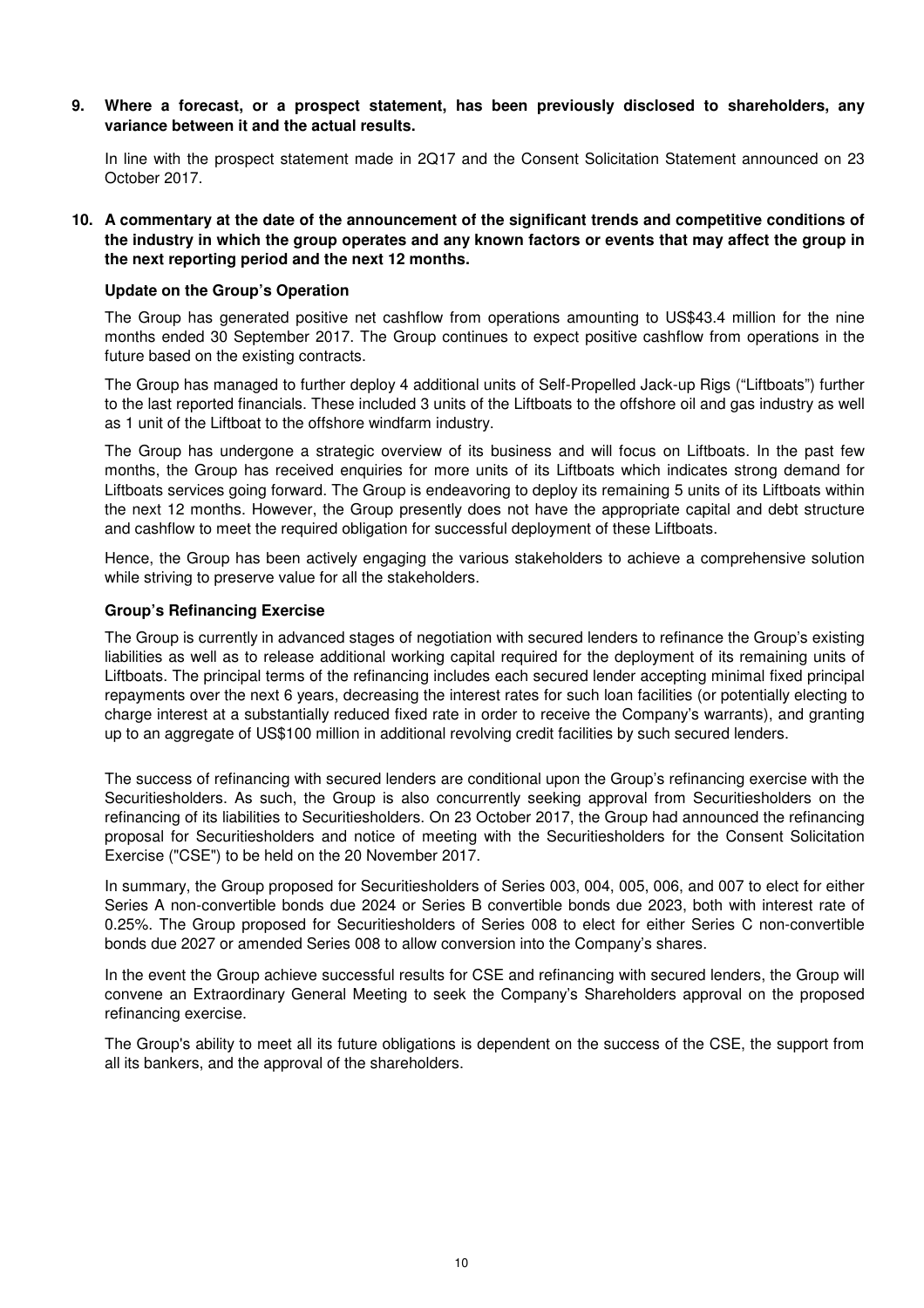### **Impairment assessment of the Group's Assets**

The utilisation of the Group's Service Rigs and Offshore Logistics Vessels remains depressed and the Group is currently exploring various options to reduce the burn rates of the Service Rigs and offshore logistics vessels that are currently not deployed. While the Group continues to seek deployment opportunities, the Group will be looking for opportunities to dispose its Service Rigs and Offshore Logistics Vessels that are currently not deployed and may be considered to be economically not viable. For long overdue and disputed receivables, the Group may terminate the contract and will seek to take repossession of those assets if there are opportunities to sell them or for potential redeployment.

In view of the above, the Group is in the process of assessing the amount of impairment losses on its assets, such as vessels and trade receivables. The assessment of the amount of impairment losses on the Group's assets is a highly judgemental and complex exercise which is heavily dependent on the market circumstances. The Group expects to finalise the assessment of the amount of impairment losses before the release of 4Q17 results.

### **11. Dividend**

# **(a) Current Financial Period Reported On**

Any dividend declared for the current financial period reported on? None

### **(b) Corresponding Period of the Immediately Preceding Financial Year**

None Any dividend declared for the corresponding period of the immediately preceding financial year?

# **(c) Date payable**

Not applicable

**(d) Books closure date**

Not applicable

# **12. If no dividend has been declared/recommended, a statement to that effect**

Not applicable

# **13. If the Group has obtained a general mandate from shareholders for IPTs, the aggregate value of such transactions as required under Rule 920(1)(a)(ii). If no IPT mandate has been obtained, a statement to that effect.**

There was no interested person transaction during the period under review. The Company has not obtained a general mandate from shareholders for interested person transaction.

# **14. Confirmation of undertakings from Directors and Executive Officers**

The Company has procured undertakings from all its directors and executive officers in compliance with Listing Rule 720(1).

# **BY ORDER OF THE BOARD**

**Lee Tiong Hock Company Secretary**

**9 November 2017**